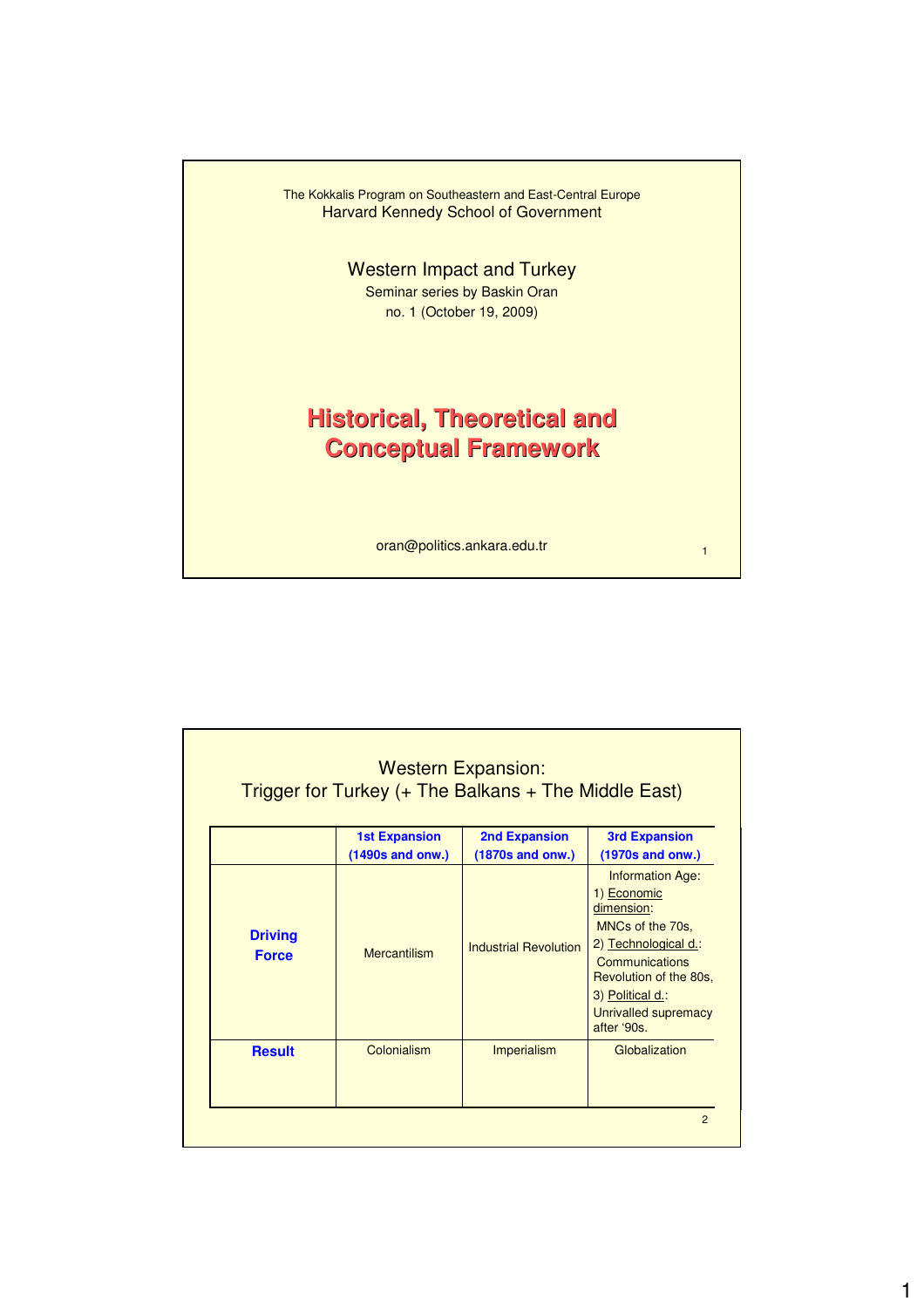| <b>Focus of</b><br><b>Supreme</b><br>Loyalty | God              | <b>Nation</b>       | <b>Working Class</b>            | $\overline{\phantom{0}}$                       |
|----------------------------------------------|------------------|---------------------|---------------------------------|------------------------------------------------|
| Cohesion<br><b>Ideology</b>                  | <b>Religion</b>  | <b>Nationalism</b>  | Proletarian<br>Internationalism | $\overline{\phantom{0}}$                       |
| <b>The Market</b><br>(Fatherland)            | <b>Manor</b>     | <b>Nation-State</b> | People's Republic               | The Globe                                      |
| Mode of<br>Production                        | <b>Feudalism</b> | <b>Capitalism</b>   | Communism                       | International<br>Capitalism<br>(Globalization) |

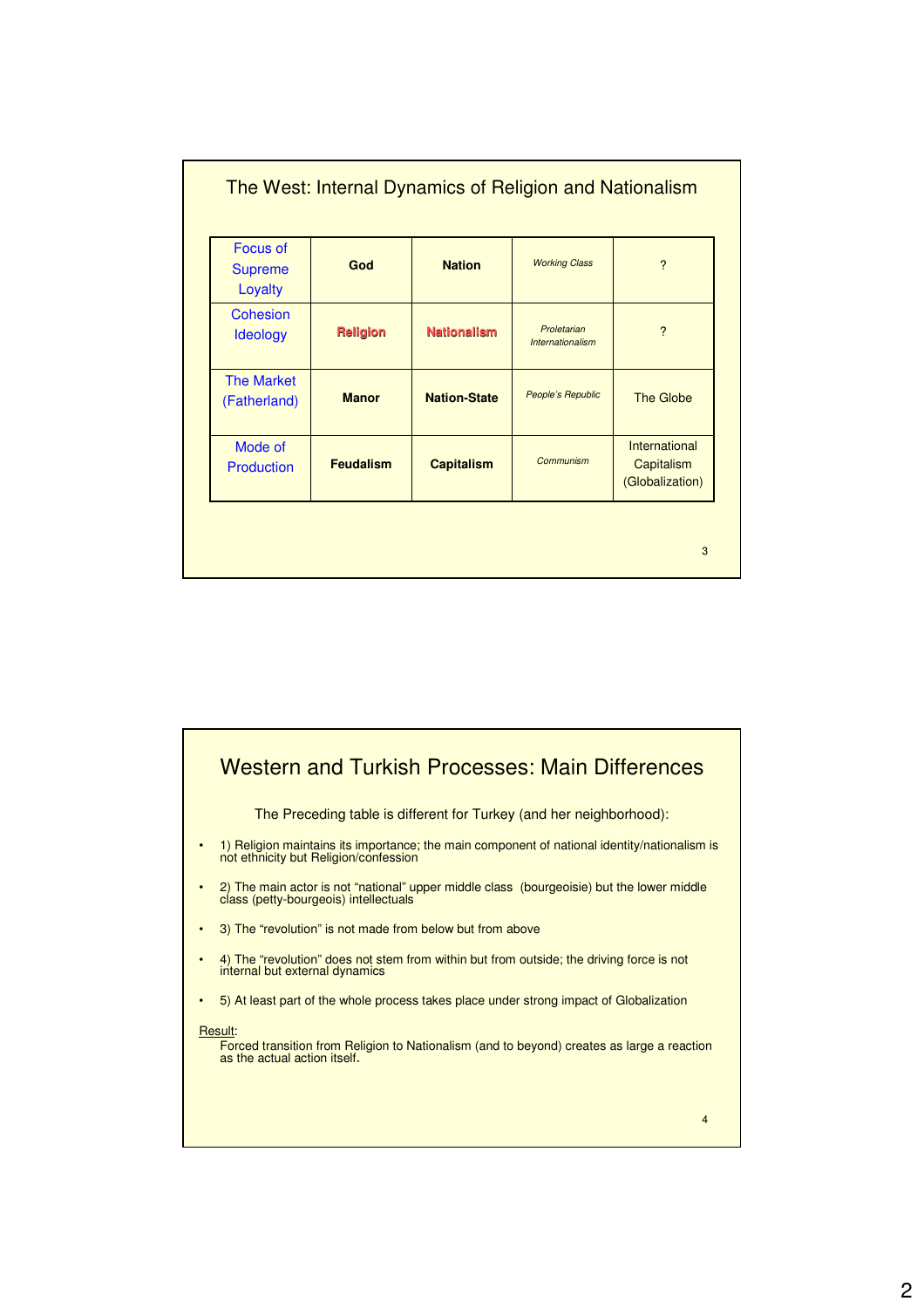

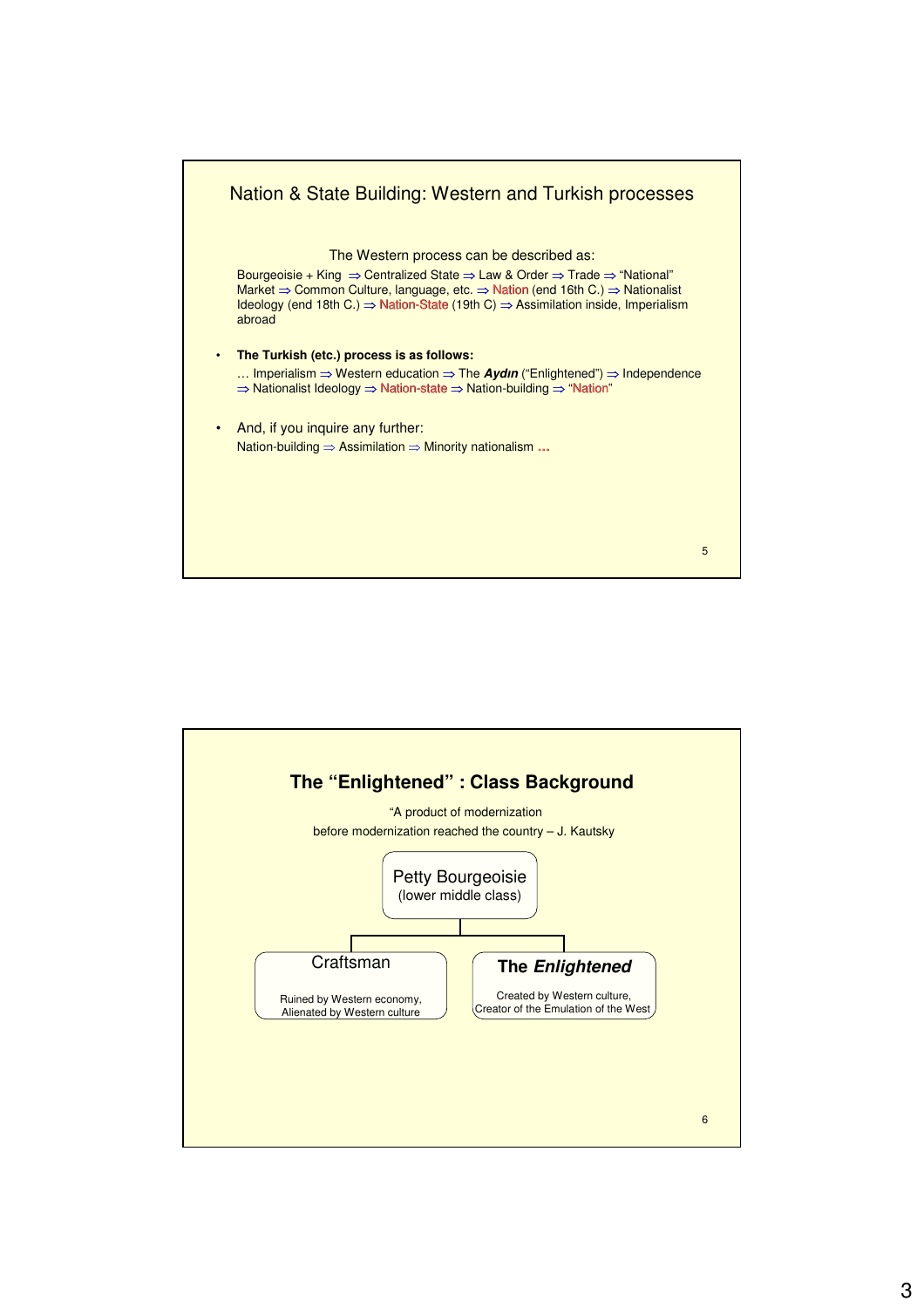

|                                     | Different Attitudes of the Enlightened towards<br><b>Two Modernization Waves</b> |                                              |
|-------------------------------------|----------------------------------------------------------------------------------|----------------------------------------------|
| <b>Ottoman Empire</b>               | <b>Kemalist Reforms</b><br>(1920s)                                               | <b>EU Reform Packages</b><br>$(2001 - 2004)$ |
| Semi-feudal empire                  | Nation-state<br>(monist)                                                         | Democratic state<br>(pluralist)              |
| Sultan's subject                    | Citizen<br>(compulsory)                                                          | Citizen<br>(voluntary)                       |
| <b>Umma</b>                         | <b>Nation</b><br>(homogeneous and<br>secular)                                    | Individual                                   |
| Supra-identity: Ottoman<br>(Muslim) | Supra-identity: Turk<br>(Muslim Turk)                                            | Supra-identity:<br><b>Türkiyeli</b>          |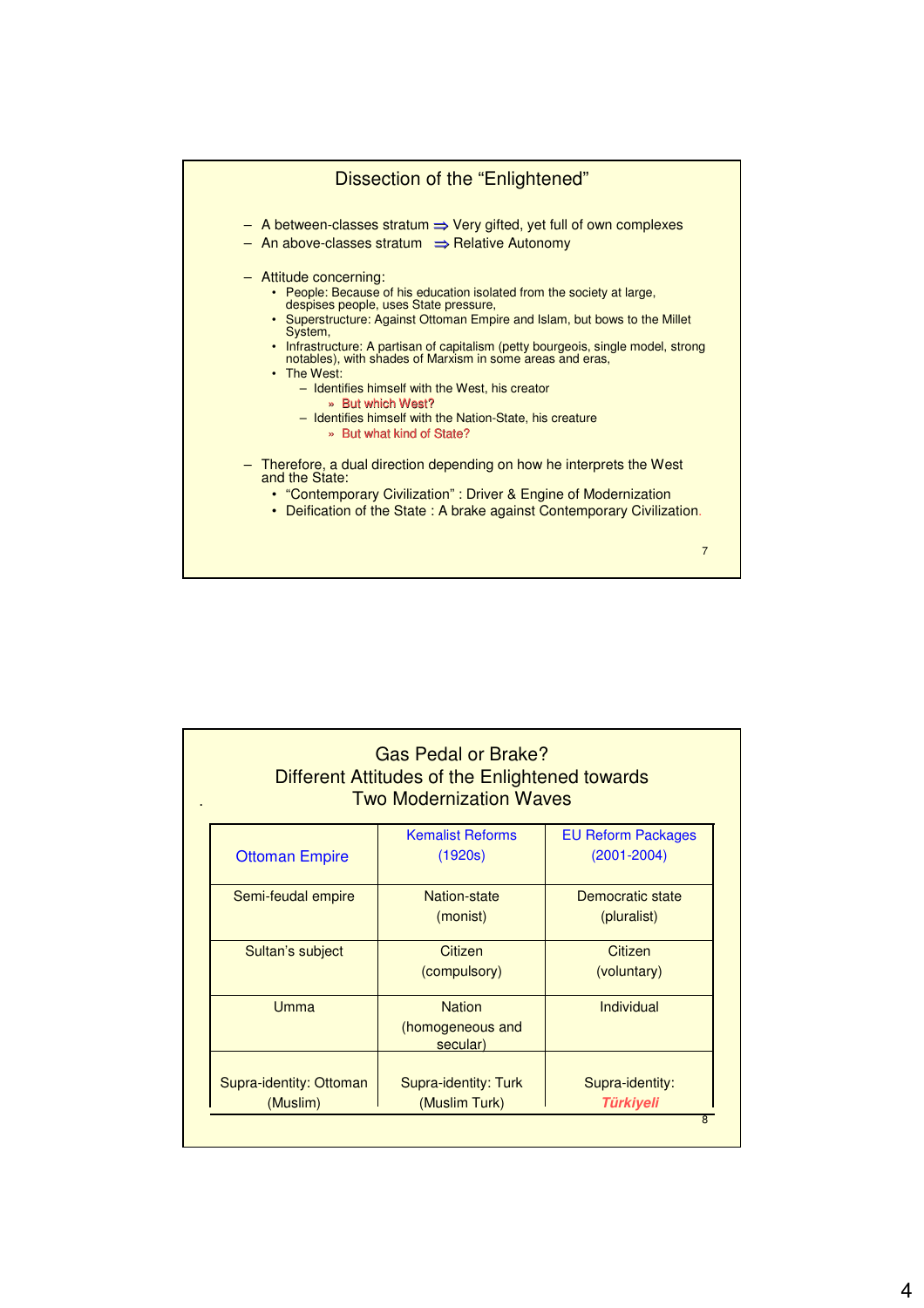